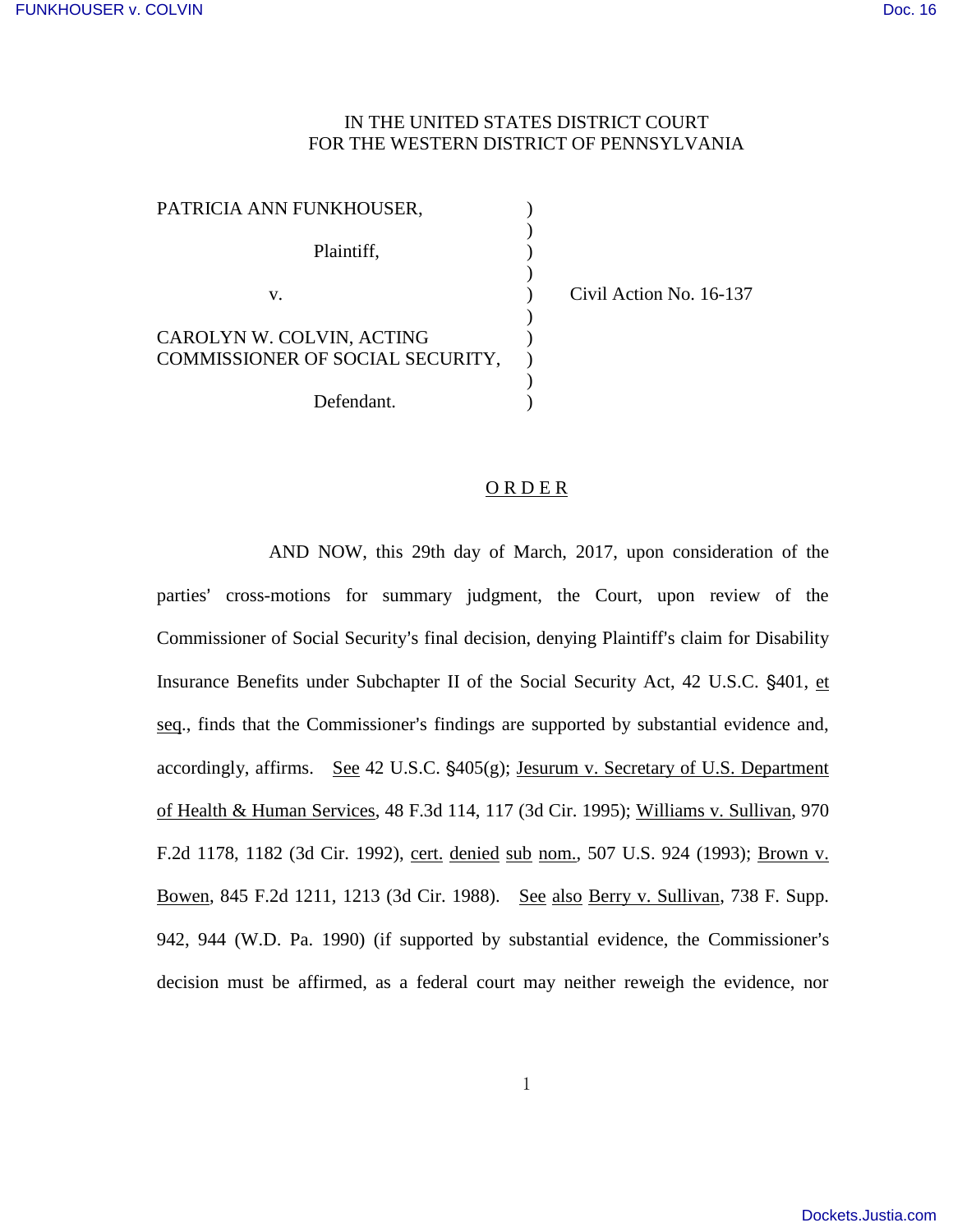reverse, merely because it would have decided the claim differently) (citing Cotter v.

Harris, 642 F.2d 700, 705 (3d Cir. 1981)).<sup>1</sup>

 $\overline{a}$ 

1 Plaintiff argues that the administrative law judge ("ALJ") erred in finding that she was able to perform her past relevant work at Step Four of the sequential analysis. The Court finds no merit in this argument and finds that substantial evidence supports the ALJ's decision.

The Social Security Administration has promulgated regulations incorporating a five-step sequential evaluation process for determining whether a claimant is under a disability as defined by the Act. See 20 C.F.R. § 404.1520. Step Four of this analysis requires the ALJ to consider whether the claimant retains the residual functional capacity ("RFC") to perform his or her past relevant work. See 20 C.F.R.  $\S$  404.1520(a)(iv). In doing so, the ALJ must determine whether the claimant retains the functional capacity to "meet the demands of the claimant's previous work, either as the claimant actually performed it or as generally performed in the national economy." 20 C.F.R. § 404.1560(b)(2). See also S.S.R. 82-61, 1982 WL 31387 (S.S.A.) (1982), and S.S.R. 82-62, 1982 WL 31386 (S.S.A.) (1982). It is not necessary for the record to contain substantial evidence that the claimant retains the ability to do the job both as actually performed and as generally performed; a finding of either will suffice. See Garibay v. Comm'r of Soc. Sec., 336 Fed. Appx. 152, 159 (3d Cir. 2009). The claimant bears the burden of demonstrating an inability to return to his or her past relevant work. See Adorno v. Shalala, 40 F.3d 43, 46 (3d Cir. 1994).

As Plaintiff points out, in performing this analysis, the ALJ must: (1) make specific findings of fact as to the claimant's RFC; (2) make findings of the physical and mental demands of the claimant's past work; and (3) compare the claimant's RFC to the past relevant work to determine whether the claimant is capable of performing that work. See Burnett v. Comm'r of Soc. Sec., 220 F.3d 112, 120 (3d Cir. 2000). This is precisely what the ALJ did here.

The ALJ determined Plaintiff's RFC, and Plaintiff does not challenge that determination. The RFC makes no mention of problems typing, writing, or reaching, and in fact contains no restrictions regarding Plaintiff's use of her hands. (R. 29). Indeed, the record contains little, if any, evidence regarding any manipulative or reaching limitations on Plaintiff's behalf. The ALJ then described Plaintiff's past work as a front office worker, relying on Plaintiff's own description of the job as set forth in the Work History Report she submitted in support of her application for benefits. (R. 37, 258-59). Indeed, pursuant to Social Security Ruling 82-62, "[t]he claimant is the primary source for vocational documentation, and statements by the claimant regarding past work are generally sufficient for determining the skill level, exertional demands and nonexertional demands of such work." 1982 WL 31386 (S.S.A.) at \*3. Finally, relying in part on the